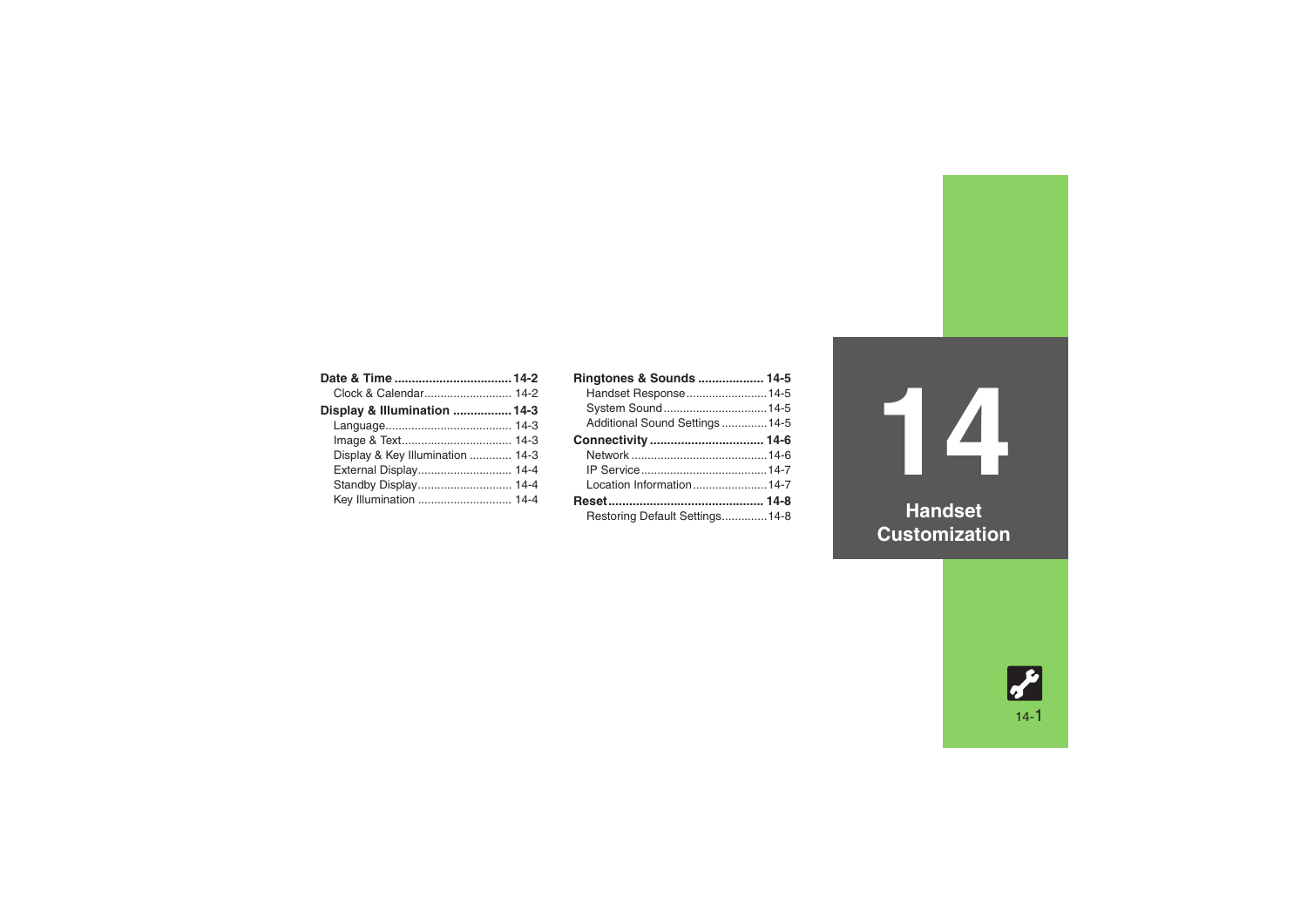## <span id="page-1-0"></span>**Date & Time**

<span id="page-1-1"></span>

| <b>Z</b> Date & Time Settings                                                                                                                   |                                                                                                                                                                                                                                                                                                                   |
|-------------------------------------------------------------------------------------------------------------------------------------------------|-------------------------------------------------------------------------------------------------------------------------------------------------------------------------------------------------------------------------------------------------------------------------------------------------------------------|
| <b>Clock &amp; Calendar</b><br>Start Here $\bullet \Rightarrow$ Settings $\bullet \bullet \bullet$ In Phone menu, Date & Time $\bullet \bullet$ |                                                                                                                                                                                                                                                                                                                   |
| Setting the date and time                                                                                                                       | Set Date/Time $\blacktriangleright \blacktriangleright$ $\blacktriangleright$ Enter the year $\blacktriangleright$ Enter the month $\blacktriangleright$ Enter the day $\blacktriangleright$<br>Enter the time $\blacktriangleright$ $\blacktriangleright$                                                        |
| <b>Correcting Clock manually</b>                                                                                                                | Time Correction $\Rightarrow$ $\bullet$ $\Rightarrow$ Manual $\Rightarrow$ $\bullet$ Yes $\Rightarrow$ $\bullet$                                                                                                                                                                                                  |
| Disabling auto Clock correction                                                                                                                 | Time Correction $\Rightarrow$ $\bullet$ $\Rightarrow$ Auto Corr. Setting $\Rightarrow$ $\bullet$ $\Rightarrow$ Off $\Rightarrow$ $\circ$                                                                                                                                                                          |
| Setting auto Clock correction timing                                                                                                            | Time Correction $\blacktriangleright \lnot \blacktriangleright$ Auto Corr. Setting $\blacktriangleright \lnot \blacktriangleright$ On $\blacktriangleright \lnot \blacktriangleright$ Select item $\blacktriangleright$<br>$\bullet$ ( $\Box/\Box$ ) $\blacktriangleright$ $\boxdot$ $\blacktriangleright$ $\Box$ |
| <b>Activating Daylight Saving</b>                                                                                                               | Daylight Save $\rightarrow \bullet \rightarrow$ On $\rightarrow \bullet$                                                                                                                                                                                                                                          |
| <b>Changing Time Zone</b>                                                                                                                       | Set Time Zone $\blacktriangleright \lceil \bullet \rceil$ $\blacktriangleright$ $\lceil \circ \rceil$ Select area $\blacktriangleright \lceil \bullet \rceil$                                                                                                                                                     |
| Adding custom time zone                                                                                                                         | Set Time Zone $\Rightarrow \bullet \Rightarrow \Rightarrow$ Enter city name $\Rightarrow \bullet \Rightarrow \Diamond + \circ \bullet \Rightarrow \Rightarrow$ Enter<br>time difference $\blacktriangleright$ $\blacktriangleright$                                                                               |
| Changing time format to 12 hour                                                                                                                 | Time Format $\blacktriangleright$ $\blacktriangleright$ $\blacktriangleright$ 12 Hour $\blacktriangleright$ $\blacktriangleright$ $\blacktriangleright$                                                                                                                                                           |
| Changing date format                                                                                                                            | Date Format $\blacktriangleright \lnot \blacktriangleright$ Select option $\blacktriangleright \lnot$                                                                                                                                                                                                             |
| Starting the Calendar week on Monday                                                                                                            | Calendar Form. $\rightarrow \rightarrow$ Monday-Sunday $\rightarrow \rightarrow$                                                                                                                                                                                                                                  |

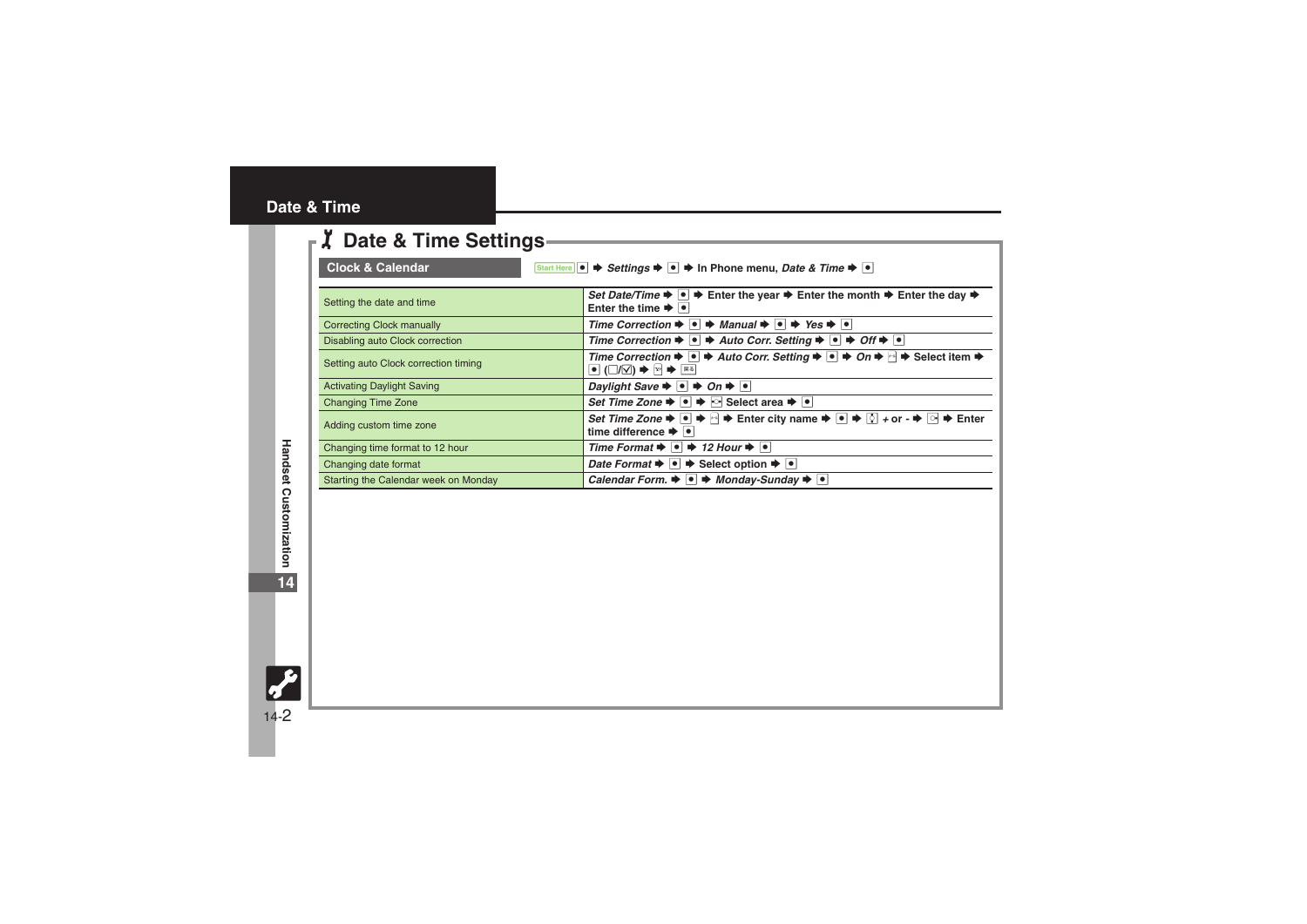<span id="page-2-3"></span><span id="page-2-2"></span><span id="page-2-1"></span>

| Language                                                                                                                                                                            | Start Here $\left  \bullet \right $ $\Rightarrow$ Settings $\Rightarrow$ $\left  \bullet \right $ $\Rightarrow$ Phone menu                                                                                                                                                                                                                           |
|-------------------------------------------------------------------------------------------------------------------------------------------------------------------------------------|------------------------------------------------------------------------------------------------------------------------------------------------------------------------------------------------------------------------------------------------------------------------------------------------------------------------------------------------------|
| Language or 言語選択 $\blacktriangleright$  ●   $\blacktriangleright$ English or $\exists \mathcal{A}$ 語 $\blacktriangleright$  ●  <br>Switching interface between Japanese and English |                                                                                                                                                                                                                                                                                                                                                      |
| Image & Text<br>Start Here                                                                                                                                                          | <b><math>\rightarrow</math> Settings <math>\rightarrow</math>  <math>\bullet</math></b>   $\rightarrow$  n Phone menu, <i>Display</i> $\rightarrow$   $\bullet$                                                                                                                                                                                      |
| Showing preloaded images for incoming calls, etc.                                                                                                                                   | System Graphs $\blacktriangleright \lnot \blacktriangleright$ Select item $\blacktriangleright \lnot \blacktriangleright$ Animation (or Pattern 1 to<br>Pattern $3 \rightarrow \Box$                                                                                                                                                                 |
| Showing Data Folder images for incoming calls, etc.                                                                                                                                 | System Graphs $\Rightarrow \bullet$ $\Rightarrow$ Select item $\Rightarrow \bullet$ Select folder $\Rightarrow \bullet$ Select<br>image $\blacktriangleright \lnot \blacktriangleright$ Specify display area $\blacktriangleright \lnot$<br>• Some images may be usable without specifying display area.                                             |
| Showing Customized Screen for incoming calls, etc.                                                                                                                                  | System Graphs $\blacktriangleright$ $\blacktriangleright$ $\blacktriangleright$ Select item $\blacktriangleright$ $\blacktriangleright$ $\blacktriangleright$ Customized Screen $\blacktriangleright$ $\blacktriangleright$ $\blacktriangleright$<br>. Not available for <i>Power On</i> or <i>Power Off.</i>                                        |
| Changing font of numbers entered in Standby                                                                                                                                         | Dial Number $\rightarrow \mid \bullet \mid \bullet \rangle$ Select pattern $\rightarrow \mid \bullet \mid$                                                                                                                                                                                                                                           |
| Showing a message each time handset is turned on                                                                                                                                    | Greeting Msg. $\blacktriangleright$ $\blacktriangleright$ $\blacktriangleright$ Edit Message $\blacktriangleright$ $\blacktriangleright$ $\blacktriangleright$ Enter message $\blacktriangleright$ $\blacktriangleright$ $\blacktriangleright$ Switch<br>$On/Off \rightarrow \lceil \bullet \rceil \rightarrow On \rightarrow \lceil \bullet \rceil$ |
| ● When using Double Number in Dual Mode, press [9] in System Graphs menu to switch modes.                                                                                           |                                                                                                                                                                                                                                                                                                                                                      |
| <b>Display &amp; Key Illumination</b><br>Start Here $\bullet \bullet$ Settings $\bullet \bullet$ $\bullet$ In Phone menu, Display $\bullet \bullet$                                 |                                                                                                                                                                                                                                                                                                                                                      |
| Disabling display transition effects                                                                                                                                                | Display Effects $\blacktriangleright$ $\blacktriangleright$ $\blacktriangleright$ Off $\blacktriangleright$ $\blacktriangleright$                                                                                                                                                                                                                    |
| Changing Display/Keypad Backlight illumination time                                                                                                                                 | <i>Backlight</i> $\rightarrow \blacksquare$ → <i>Time Out</i> $\rightarrow \blacksquare$ → Select time $\rightarrow \blacksquare$                                                                                                                                                                                                                    |
| <b>Changing Display Brightness</b>                                                                                                                                                  | Backlight $\rightarrow \bullet$ <b>Brightness</b> $\rightarrow \bullet$ <b>Adjust level <math>\rightarrow \bullet</math></b>                                                                                                                                                                                                                         |
| Changing inactivity time after which Display turns off                                                                                                                              | Display Saving $\blacktriangleright \lceil \bullet \rceil$ $\blacktriangleright$ Select period $\blacktriangleright \lceil \bullet \rceil$                                                                                                                                                                                                           |

<span id="page-2-0"></span>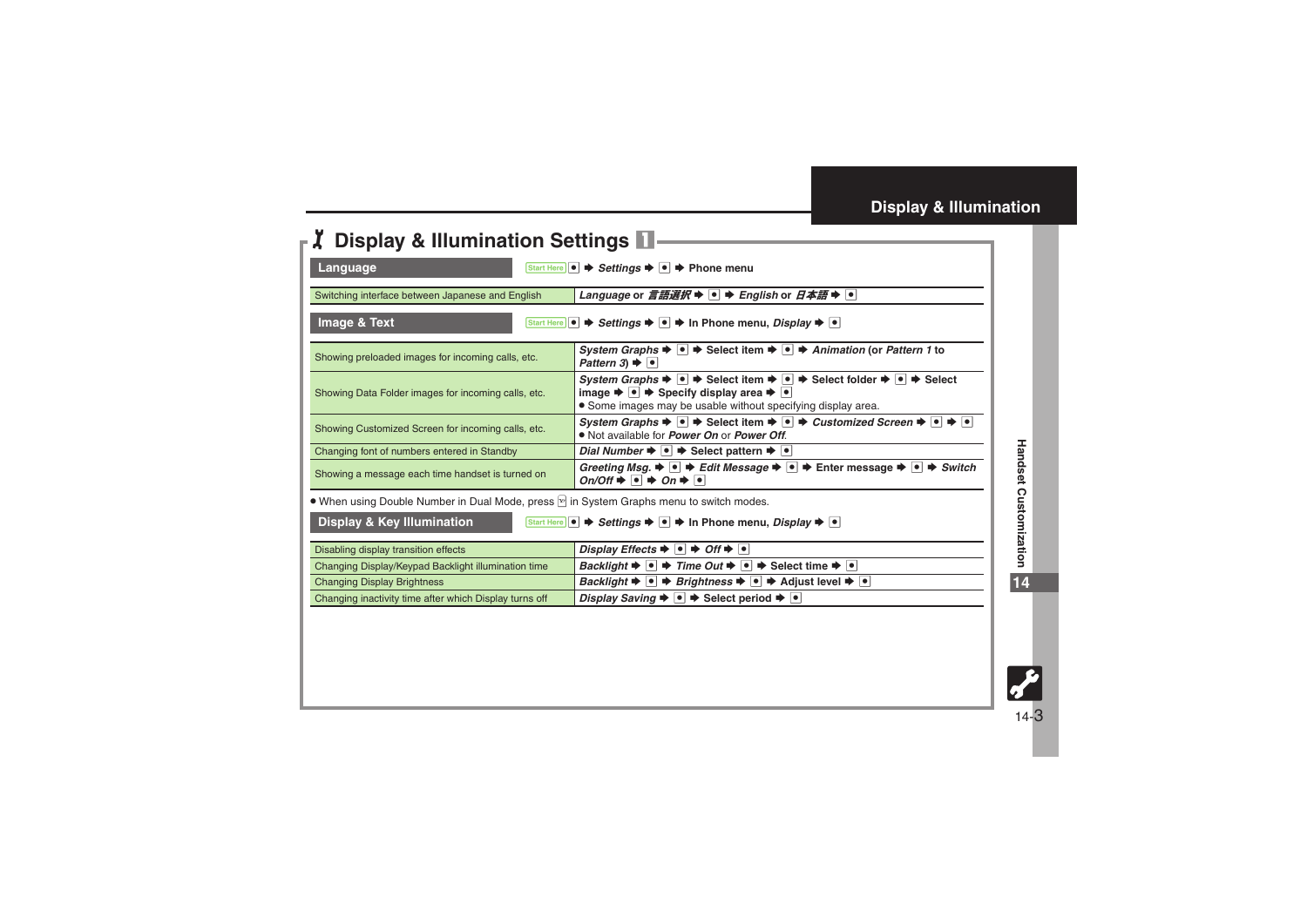**Display & Illumination**

<span id="page-3-1"></span><span id="page-3-0"></span>

| <b>Z</b> Display & Illumination Settings 2                                                                                                                                 |                                                                                                                                                                                      |
|----------------------------------------------------------------------------------------------------------------------------------------------------------------------------|--------------------------------------------------------------------------------------------------------------------------------------------------------------------------------------|
|                                                                                                                                                                            |                                                                                                                                                                                      |
| <b>External Display</b><br>Start Here $\bullet \bullet$ Settings $\bullet \bullet \bullet$ In Phone menu, Display $\bullet \bullet \bullet$ Ext. Display $\bullet \bullet$ |                                                                                                                                                                                      |
| Changing inactivity time after which External Display                                                                                                                      |                                                                                                                                                                                      |
| turns off                                                                                                                                                                  | Duration $\Rightarrow \bullet \Rightarrow$ Select time $\Rightarrow \bullet$                                                                                                         |
| Hiding new received messages                                                                                                                                               | Messages $\blacktriangleright$ $\blacktriangleright$ $\blacktriangleright$ Not Display $\blacktriangleright$ $\blacktriangleright$                                                   |
| Hiding caller info                                                                                                                                                         | Caller Display $\bullet$ $\bullet$ $\bullet$ Off $\bullet$ $\bullet$                                                                                                                 |
| <b>Changing Clock view</b>                                                                                                                                                 | Disp. Date& Time $\blacktriangleright \lnot \blacktriangleright$ Select type $\blacktriangleright \lnot$                                                                             |
| <b>Changing Clock font</b>                                                                                                                                                 | Clock Type $\blacktriangleright \lceil \bullet \rceil$ $\blacktriangleright$ Select pattern $\blacktriangleright \lceil \bullet \rceil$                                              |
| <b>Standby Display</b>                                                                                                                                                     | Start Here $  \bullet   \Rightarrow$ Settings $\Rightarrow  \bullet  \Rightarrow$ In Phone menu, Display $\Rightarrow  \bullet  \Rightarrow$ Standby Display $\Rightarrow  \bullet $ |
| Changing Clock/Calendar                                                                                                                                                    | Clock/Calendar $\blacktriangleright \lceil \bullet \rceil$ $\blacktriangleright$ Select type $\blacktriangleright \lceil \bullet \rceil$                                             |
| Showing Network service provider name in Standby                                                                                                                           | Operator Name $\Rightarrow$ $\bullet$ $\Rightarrow$ On $\Rightarrow$ $\bullet$                                                                                                       |
| <b>Key Illumination</b>                                                                                                                                                    | Start Here   ●   → Settings →   ●   → Phone menu                                                                                                                                     |
| Disabling Keypad light illumination                                                                                                                                        | Set Key Light $\blacktriangleright$ $ \bullet  \Rightarrow$ Off $\blacktriangleright$ $ \bullet $                                                                                    |

<span id="page-3-2"></span>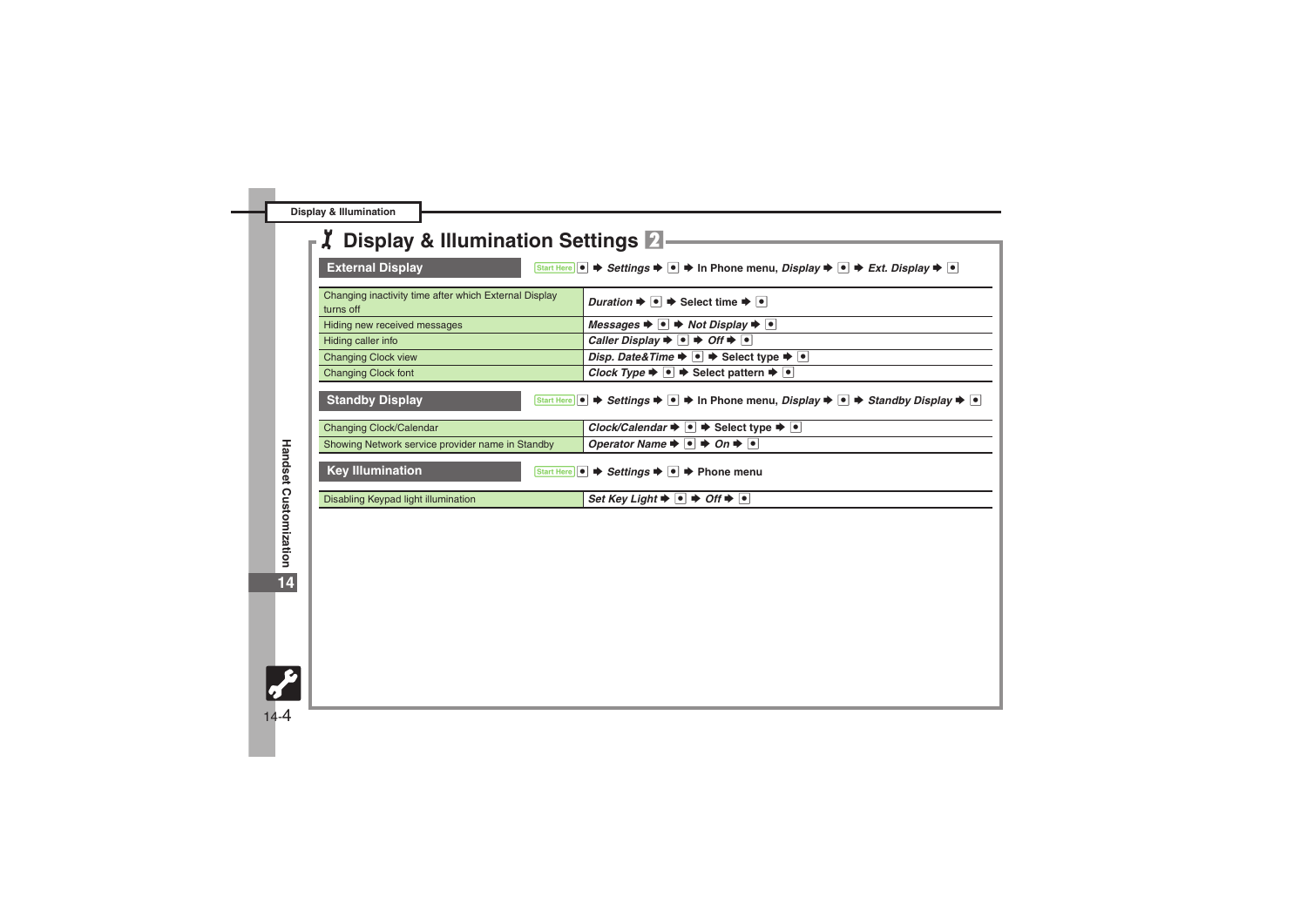## <span id="page-4-0"></span>**Ringtones & Sounds**

<span id="page-4-3"></span><span id="page-4-2"></span><span id="page-4-1"></span>

| <b>Handset Response</b>                                                                                                                                         | Start Here $\bullet \Rightarrow$ Settings $\bullet \bullet \bullet \Rightarrow$ In Phone menu, Sounds & Alerts $\bullet \bullet$                                                                                                                                                                                                                                                                                                                             |
|-----------------------------------------------------------------------------------------------------------------------------------------------------------------|--------------------------------------------------------------------------------------------------------------------------------------------------------------------------------------------------------------------------------------------------------------------------------------------------------------------------------------------------------------------------------------------------------------------------------------------------------------|
|                                                                                                                                                                 | Volume $\blacktriangleright \lceil \bullet \rceil$ $\blacktriangleright$ Select item $\blacktriangleright \lceil \bullet \rceil$ $\blacktriangleright$ Adjust level $\blacktriangleright \lceil \bullet \rceil$                                                                                                                                                                                                                                              |
| Changing ringtone volume<br>Selecting illumination option for incoming transmissions                                                                            | Event Light $\blacktriangleright \lnot \blacktriangleright$ Select item $\blacktriangleright \lnot \blacktriangleright$ On, Link to Sound or Off $\blacktriangleright \lnot \blacktriangleright$                                                                                                                                                                                                                                                             |
| Enabling/disabling illumination for missed incoming<br>transmissions                                                                                            | Status Light $\Rightarrow$ $\bullet$ $\Rightarrow$ Select item $\Rightarrow$ $\bullet$ $\Rightarrow$ On or Off $\Rightarrow$ $\bullet$                                                                                                                                                                                                                                                                                                                       |
| Answering calls with other keys                                                                                                                                 | Any Key Answer $\blacktriangleright$ $\lceil \bullet \rceil$ $\blacktriangleright$ On $\blacktriangleright$ $\lceil \bullet \rceil$<br>$\bullet$ Use $[0^{\circ\circ}]$ - $[9^{\circ\circ}]$ , $\mathbb{R}$ ; $[\mathbb{R}^{\circ}]$ , $[\mathbb{R}^{\circ}]$ , $[\mathbb{S}^{\circ}]$ , $[\mathbb{S}^{\circ}]$ in addition to $\boxed{\cdot\cdot}$ .                                                                                                        |
| • When using Double Number in Dual Mode, press <b>P</b> in Volume menu or Event Light menu to switch modes.                                                     |                                                                                                                                                                                                                                                                                                                                                                                                                                                              |
| <b>System Sound</b><br>Start Here $\ \bullet\  \Rightarrow$ Settings $\Rightarrow  \bullet  \Rightarrow$ In Phone menu, Sounds & Alerts $\Rightarrow  \bullet $ |                                                                                                                                                                                                                                                                                                                                                                                                                                                              |
| <b>Enabling Keypad Tones</b>                                                                                                                                    | System Sounds $\blacklozenge \blacklozenge$ $\blacklozenge$ Keypad Tones $\blacklozenge \blacklozenge$ $\blacklozenge$ Select tone $\blacklozenge \blacklozenge$                                                                                                                                                                                                                                                                                             |
| Changing S! Circle Talk tone                                                                                                                                    | System Sounds $\blacklozenge \lvert \bullet \rvert \Rightarrow S!$ Circle Talk $\blacklozenge \lvert \bullet \rvert \Rightarrow$ Select tone $\blacklozenge \lvert \bullet \rvert$                                                                                                                                                                                                                                                                           |
| <b>Changing other System Sounds</b>                                                                                                                             | System Sounds $\blacktriangleright \lceil \bullet \rceil$ $\blacktriangleright$ Select item $\blacktriangleright \lceil \bullet \rceil$ $\blacktriangleright$ Tone or Sound $\blacktriangleright \lceil \bullet \rceil$ $\blacktriangleright$ Select<br>folder $\blacktriangleright \lceil \bullet \rceil$ $\blacktriangleright$ Select tone/file $\blacktriangleright \lceil \bullet \rceil$<br>• For files with limited usage period, choose Yes and press |
| <b>Disabling System Sounds</b>                                                                                                                                  | System Sounds $\blacktriangleright \lnot \blacktriangleright$ Select item $\blacktriangleright \lnot \blacktriangleright$ Tone or Sound $\blacktriangleright \lnot \blacktriangleright$ Off $\blacktriangleright \lnot$<br>. Not available for S! Circle Talk.                                                                                                                                                                                               |
| <b>Changing System Sound duration</b>                                                                                                                           | System Sounds $\blacktriangleright \lceil \bullet \rceil$ $\blacktriangleright$ Select item $\blacktriangleright \lceil \bullet \rceil$ $\blacktriangleright$ Duration $\blacktriangleright \lceil \bullet \rceil$ $\blacktriangleright$ Select/enter<br>time $\rightarrow$ $\cdot$<br>. Not available for Keypad Tones or S! Circle Talk.                                                                                                                   |
| <b>Changing System Sound volume</b>                                                                                                                             | Volume $\blacktriangleright \lceil \bullet \rceil$ $\blacktriangleright$ General Volume $\blacktriangleright \lceil \bullet \rceil$ $\blacktriangleright$ Adjust level $\blacktriangleright \lceil \bullet \rceil$                                                                                                                                                                                                                                           |
| <b>Additional Sound Settings</b><br>Start Here $\left  \bullet \right $ $\Rightarrow$ Settings $\Rightarrow$ $\left  \bullet \right $ $\Rightarrow$ Phone menu  |                                                                                                                                                                                                                                                                                                                                                                                                                                                              |
| Disabling Speaker when using Headphones                                                                                                                         | Ringer Output $\blacktriangleright$ $\lvert \bullet \rvert$ $\blacktriangleright$ Earphone $\blacktriangleright$ $\lvert \bullet \rvert$                                                                                                                                                                                                                                                                                                                     |
|                                                                                                                                                                 | Sounds & Alerts $\Rightarrow$ $\bullet$ $\Rightarrow$ Surround $\Rightarrow$ $\bullet$ $\Rightarrow$ On $\Rightarrow$ $\bullet$                                                                                                                                                                                                                                                                                                                              |

**Handset Customization**

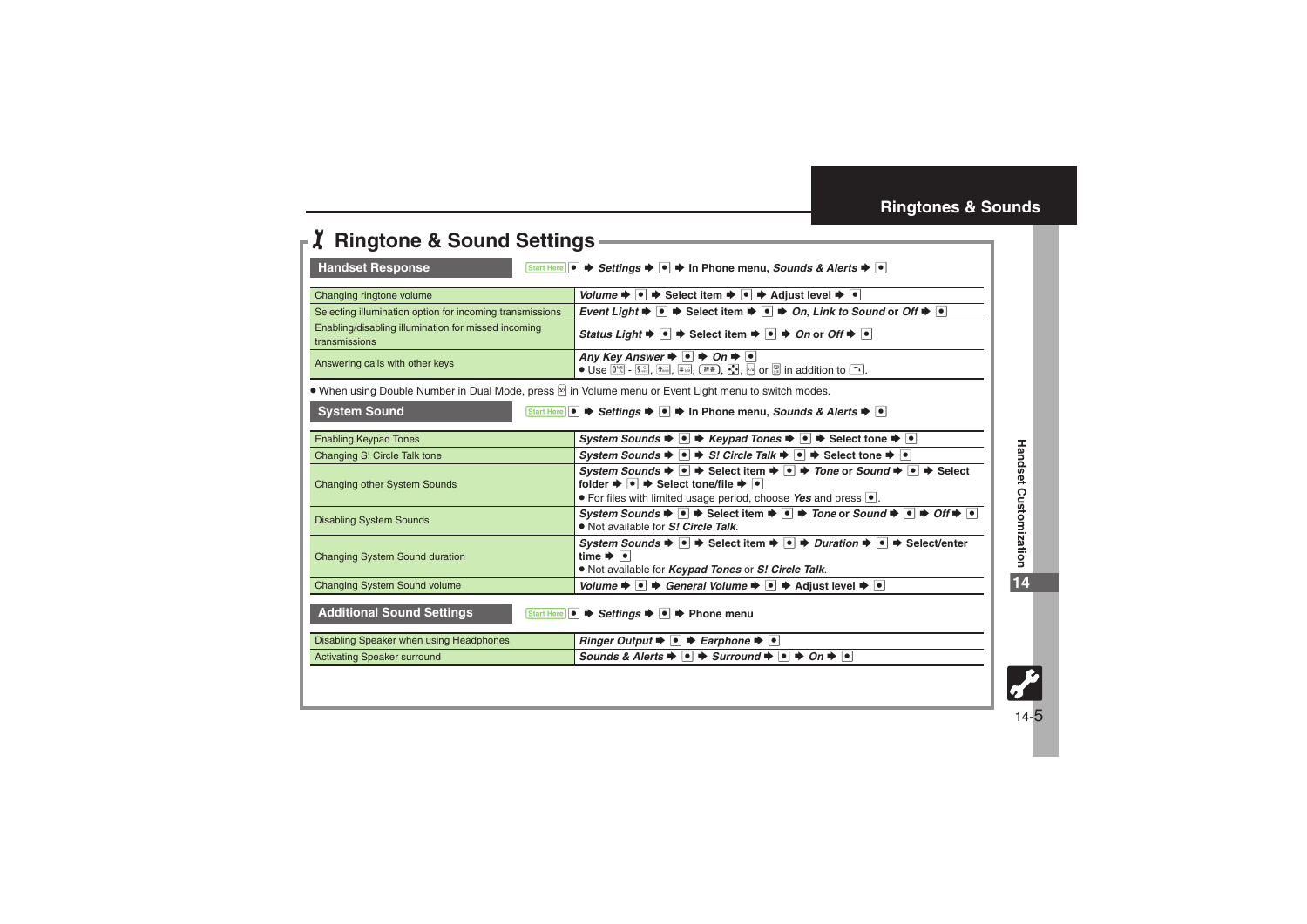## <span id="page-5-0"></span>**Connectivity**

<span id="page-5-1"></span>

| <b>Network</b><br>Start Here $\bullet$ $\bullet$ Settings $\bullet$ $\bullet$ $\bullet$ $\bullet$ Network |                                                                                                                                                                                                                                                                                                                                                                                                                                                                                                                                                                                                                                                    |
|-----------------------------------------------------------------------------------------------------------|----------------------------------------------------------------------------------------------------------------------------------------------------------------------------------------------------------------------------------------------------------------------------------------------------------------------------------------------------------------------------------------------------------------------------------------------------------------------------------------------------------------------------------------------------------------------------------------------------------------------------------------------------|
| Selecting a Network manually                                                                              | Select Network $\blacktriangleright \lceil \bullet \rceil$ $\blacktriangleright$ Manual $\blacktriangleright \lceil \bullet \rceil$ $\blacktriangleright$ Select Network $\blacktriangleright \lceil \bullet \rceil$                                                                                                                                                                                                                                                                                                                                                                                                                               |
| <b>Adding preferred Networks</b>                                                                          | Select Network $\blacktriangleright \lceil \bullet \rceil$ $\blacktriangleright$ Set Preferred $\blacktriangleright \lceil \bullet \rceil$ $\blacktriangleright$ Select location $\blacktriangleright \lceil \bullet \rceil$ $\blacktriangleright$ Insert<br>$\bullet$ $\bullet$ $\bullet$ Select Network $\bullet$ $\bullet$                                                                                                                                                                                                                                                                                                                      |
| Adding preferred Networks to the end                                                                      | Select Network $\blacktriangleright \lceil \bullet \rceil$ $\blacktriangleright$ Set Preferred $\blacktriangleright \lceil \bullet \rceil$ $\blacktriangleright$ $\lceil \bullet \rceil$ $\blacktriangleright$ Add to End $\blacktriangleright$ $\lceil \bullet \rceil$<br>Select Network → •                                                                                                                                                                                                                                                                                                                                                      |
| <b>Deleting preferred Networks</b>                                                                        | Select Network $\blacktriangleright$ $\lnot \blacktriangleright$ Set Preferred $\blacktriangleright$ $\lnot \blacktriangleright$ Select Network $\blacktriangleright$ $\lnot \blacktriangleright$ Delete<br>∙∣∙                                                                                                                                                                                                                                                                                                                                                                                                                                    |
| <b>Adding Networks</b>                                                                                    | Select Network $\blacktriangleright \lceil \bullet \rceil$ $\blacktriangleright$ Add New NW $\blacktriangleright \lceil \bullet \rceil$ $\blacktriangleright$ Add $\blacktriangleright \lceil \bullet \rceil$ $\blacktriangleright$ Enter country<br>code $\bigstar$ $\bullet$ $\bigstar$ Enter Network code $\bigstar$ $\bigstar$ Enter name $\bigstar$ $\bigstar$ $\bigstar$ Select NW<br>$Type \rightarrow \bullet \Rightarrow$ Select type $\rightarrow \bullet$<br>• After selecting <i>Add New NW</i> and pressing <sup>1</sup> , Network list appears if Network<br>has already been added. To add more, press $\bullet$ again and proceed. |
| <b>Editing Networks</b>                                                                                   | Select Network $\blacktriangleright \lceil \bullet \rceil$ $\blacktriangleright$ Add New NW $\blacktriangleright \lceil \bullet \rceil$ $\blacktriangleright$ Select Network $\blacktriangleright \lceil \bullet \rceil$ $\blacktriangleright$<br>Change $\blacktriangleright \lnot \blacktriangleright$ Edit in the same manner as adding Networks $\blacktriangleright \lnot$                                                                                                                                                                                                                                                                    |
| <b>Deleting Networks</b>                                                                                  | Select Network $\blacktriangleright \lceil \bullet \rceil$ $\blacktriangleright$ Add New NW $\blacktriangleright \lceil \bullet \rceil$ $\blacktriangleright$ Select Network $\blacktriangleright \lceil \bullet \rceil$ $\blacktriangleright$ Delete<br>। ♦                                                                                                                                                                                                                                                                                                                                                                                       |
| Switching Network services manually                                                                       | Select Service $\blacktriangleright \lceil \bullet \rceil$ $\blacktriangleright$ Manual $\blacktriangleright \lceil \bullet \rceil$ $\blacktriangleright$ Select service $\blacktriangleright \lceil \bullet \rceil$                                                                                                                                                                                                                                                                                                                                                                                                                               |
| <b>Retrieving Network Information</b>                                                                     | Retrieve NW Info $\rightarrow$ $\rightarrow$ Yes $\rightarrow$ $\rightarrow$                                                                                                                                                                                                                                                                                                                                                                                                                                                                                                                                                                       |
| <b>Checking Network status</b>                                                                            | Network Info $\bigtriangledown$ $\bigtriangledown$                                                                                                                                                                                                                                                                                                                                                                                                                                                                                                                                                                                                 |
| Editing access point names for communication with<br>external devices                                     | <i>External Device</i> $\Rightarrow$ $\bullet$ $\Rightarrow$ Select name $\Rightarrow$ $\bullet$ $\Rightarrow$ Edit $\Rightarrow$ $\bullet$                                                                                                                                                                                                                                                                                                                                                                                                                                                                                                        |
| Clearing access point names for communication with<br>external devices                                    | <i>External Device</i> $\blacktriangleright$ $\lceil \bullet \rceil$ $\blacktriangleright$ <i>Reset</i> $\blacktriangleright$ $\lceil \bullet \rceil$ $\blacktriangleright$ Enter Handset Code $\blacktriangleright$ $\lceil \bullet \rceil$ $\blacktriangleright$ <i>Yes</i><br>∙[∙                                                                                                                                                                                                                                                                                                                                                               |

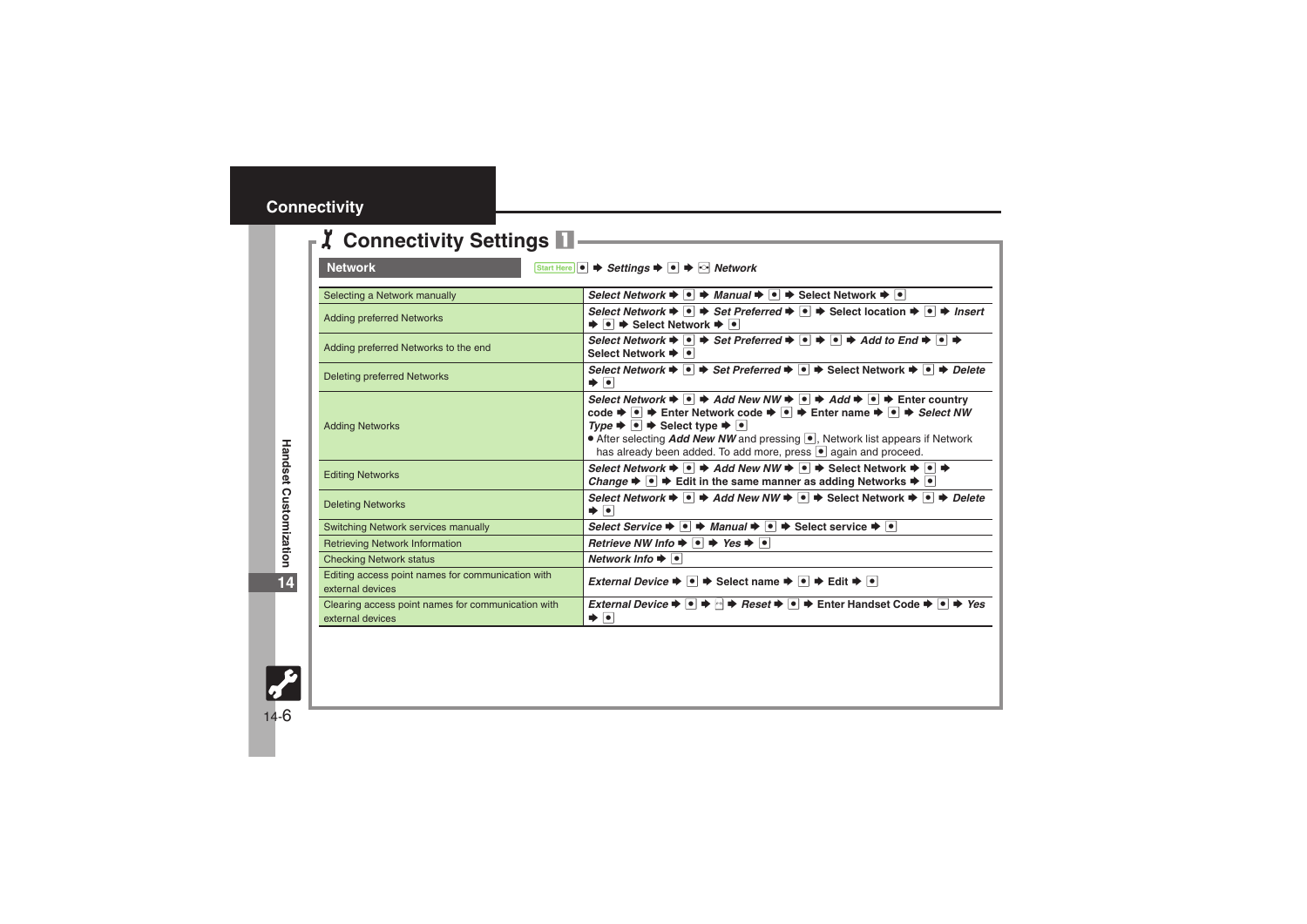**Connectivity**

<span id="page-6-1"></span><span id="page-6-0"></span>

| <b>Z</b> Connectivity Settings 2                                                                                                                                   |                                                                                                                                                                                                                                                                                                                                                          |
|--------------------------------------------------------------------------------------------------------------------------------------------------------------------|----------------------------------------------------------------------------------------------------------------------------------------------------------------------------------------------------------------------------------------------------------------------------------------------------------------------------------------------------------|
| <b>IP Service</b>                                                                                                                                                  | Start Here $\bullet \Rightarrow$ Settings $\bullet \bullet \bullet$ In Phone menu, Locks $\bullet \bullet$                                                                                                                                                                                                                                               |
| <b>Disabling IP Service</b>                                                                                                                                        | IP Service Setting $\Rightarrow$ $\bullet$ $\Rightarrow$ Off $\Rightarrow$ $\bullet$ $\Rightarrow$ Enter Handset Code $\Rightarrow$ $\bullet$<br>. When Off. S! Friend's Status, S! Circle Talk, Decoration Call, S! Appli Notification<br>Setting and Mobile Widget Notification Setting are disabled.                                                  |
| <b>Location Information</b><br>Start Here $\bullet$ $\bullet$ Settings $\bullet$ $\bullet$ $\bullet$ $\bullet$ Network $\bullet$ Location Info $\bullet$ $\bullet$ |                                                                                                                                                                                                                                                                                                                                                          |
| Adding/editing Location Information destination URLs                                                                                                               | URL Setting $\blacktriangleright$ $\blacksquare$ $\blacktriangleright$ <empty> (or select URL) <math>\blacktriangleright</math> <math>\blacksquare</math> <math>\blacktriangleright</math> Edit <math>\blacktriangleright</math> <math>\blacksquare</math> <math>\blacktriangleright</math> Enter URL<br/>∙∣∙<br/>• Default URL is not editable.</empty> |
| Specifying Location Information destination URL                                                                                                                    | URL Setting $\blacktriangleright$ $\blacktriangleright$ $\blacktriangleright$ Select URL $\blacktriangleright$ $\blacktriangleright$ $\blacktriangleright$                                                                                                                                                                                               |
| Viewing Location Information destination URL                                                                                                                       | <i>URL Setting</i> $\rightarrow$ $\bullet$ $\rightarrow$ Select URL $\rightarrow$ $\rightarrow$ <i>Display</i> $\rightarrow$ $\bullet$                                                                                                                                                                                                                   |
| Deleting Location Information destination URLs                                                                                                                     | <i>URL Setting</i> $\blacktriangleright$ $\blacksquare$ $\blacktriangleright$ Select URL $\blacktriangleright$ $\blacksquare$ $\blacktriangleright$ <i>Delete</i> $\blacktriangleright$ $\blacksquare$ $\blacktriangleright$ <i>Yes</i> $\blacktriangleright$ $\blacksquare$                                                                             |
| <b>Hiding Location Information</b>                                                                                                                                 | <i>Datum On/Off</i> $\rightarrow$ $\bullet$ $\rightarrow$ <i>Off</i> $\rightarrow$ $\bullet$ $\rightarrow$ Enter Handset Code $\rightarrow$ $\bullet$                                                                                                                                                                                                    |
| Changing Location Information confirmation option                                                                                                                  | <i>Location Prop.</i> $\blacktriangleright \lceil \bullet \rceil$ $\blacktriangleright$ Select option $\blacktriangleright \lceil \bullet \rceil$ $\blacktriangleright$ Enter Handset Code $\blacktriangleright \lceil \bullet \rceil$                                                                                                                   |